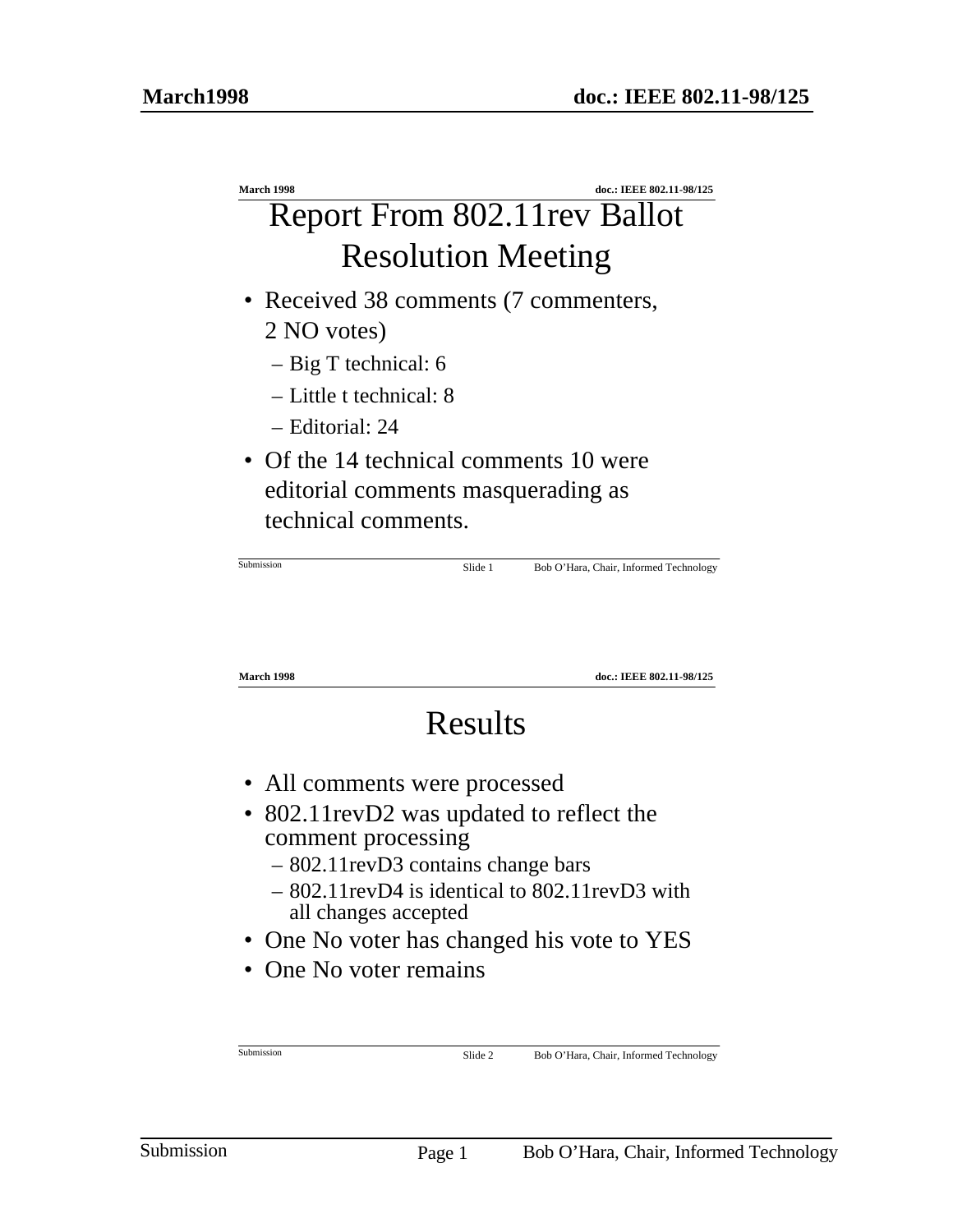| <b>March 1998</b> | doc.: IEEE 802.11-98/125<br><b>Remaining Comments (1)</b>                                                                                                                                                                                                                                                                                                                                                                                                                                                                                                                                    |
|-------------------|----------------------------------------------------------------------------------------------------------------------------------------------------------------------------------------------------------------------------------------------------------------------------------------------------------------------------------------------------------------------------------------------------------------------------------------------------------------------------------------------------------------------------------------------------------------------------------------------|
|                   | The proposed replacement for appendix D has all the MIB                                                                                                                                                                                                                                                                                                                                                                                                                                                                                                                                      |
|                   | attribute names changed to be preceded by "dot11".                                                                                                                                                                                                                                                                                                                                                                                                                                                                                                                                           |
|                   | - I have seen no justification given for this. I thought we were supposed to<br>be fixing errors not changing things to be the way we think they should<br>have been originally. The effect of making this change to all the MIB<br>attribute names referred to in the current 802.11 standard is that the entire<br>standard document has to be edited by the IEEE editor not for formatting<br>but for content. I personally cannot vote yes on a change of this<br>magnitude without seeing the modified text and verifying that the changes<br>have been made in the appropriate places. |
| standard.         | - I would be more than happy to withdraw this comment if someone can<br>give me a good reason why I should. Modify the new text for appendix D<br>to coincide with the attribute names as defined in clause 11 of the current                                                                                                                                                                                                                                                                                                                                                                |
| Submission        | Slide 3<br>Bob O'Hara, Chair, Informed Technology                                                                                                                                                                                                                                                                                                                                                                                                                                                                                                                                            |

**doc.: IEEE 802.11-98/125**

# Response to Comments (1)

• This is not a technical comment. The text to which the commenter refers was not changed in the draft for this ballot and can not be used as the basis of a NO vote. To address the comment made, the names of the attributes were changed to conform to the SNMPv2 SMI style of management rather than the ISO GDMO style, since the vast majority of network management in use is of the SNMPv2 SMI type.

**Submission** 

Slide 4 Bob O'Hara, Chair, Informed Technology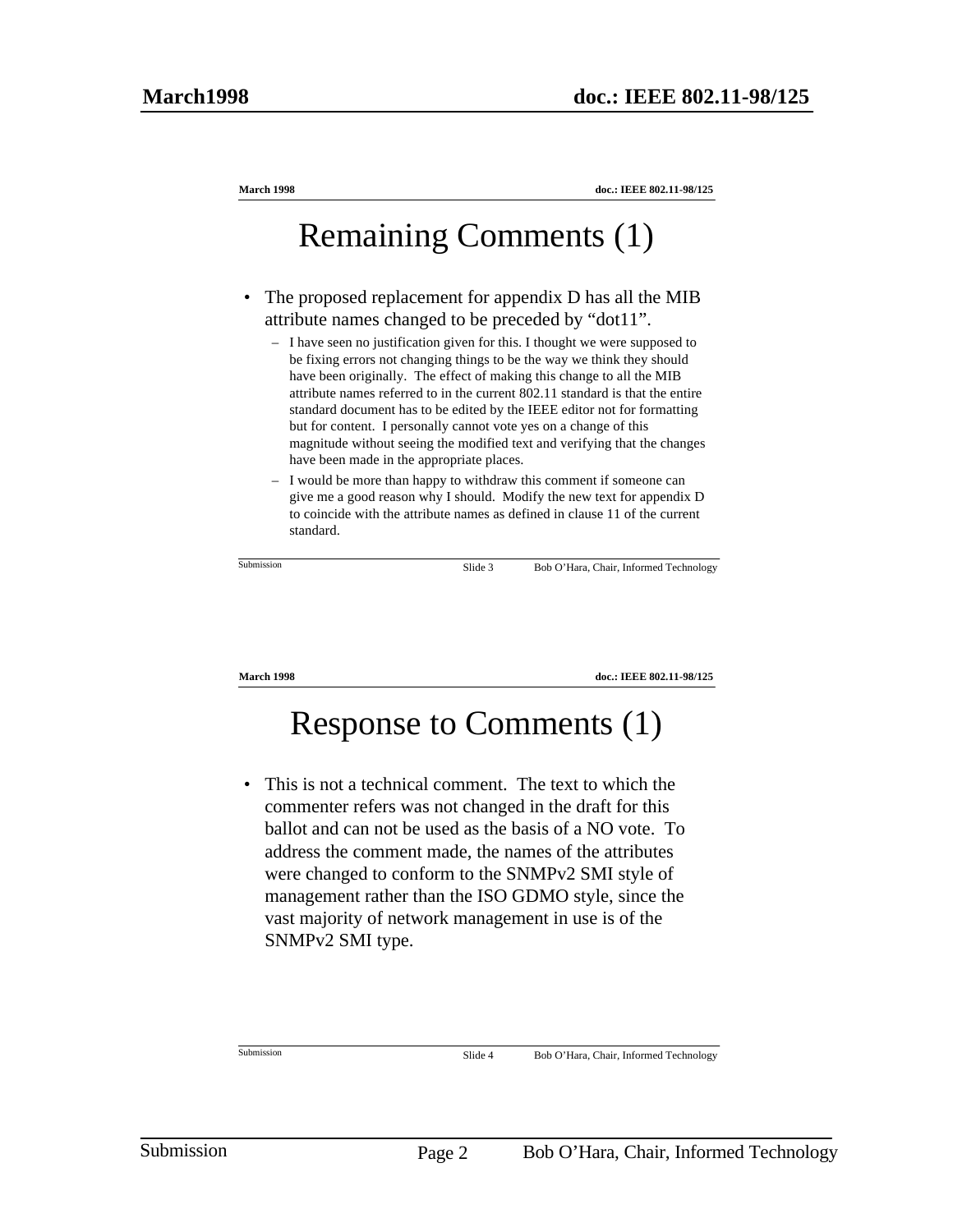**doc.: IEEE 802.11-98/125**

# Remaining Comments (2,3,4,5)

- If the change in clause one has been applied, no reference to aListenInterval exists in 7.3.1.6
	- Replace aListenInterval with dot11ListenInterval
- If the change in clause one has been applied, no reference to aSlotTime exists in 9.2.4
	- Replace with **Clause 9.2.4, fifth paragraph, change: "**dot11SlotTime = The value of the correspondingly named MIB attribute.**" into: "**aSlotTime = The value of the correspondingly named PHY characteristic.**".**

| Slide 5 | Bob O'Hara, Chair, Informed Technology |  |
|---------|----------------------------------------|--|

**March 1998**

Submission

**doc.: IEEE 802.11-98/125**

# Remaining Comments (2,3,4,5)

- If the change in clause one has been applied, no reference to aSIFSTime or aSlotTime exist in 9.2.10
	- Replace with **Clause 9.2.10, first paragraph below Figure 58, change the following sentence:** "dot11SIFSTime and dot11SlotTime are defined in the MIB, and are fixed per PHY". **so that it reads: "**aSIFSTime and aSlotTime are fixed per PHY."
- If the change in clause one has been applied, no reference to aMACPrcDelay exists in 9.2.10
	- Replace with **Clause 9.2.10, second paragraph below Figure 58, in the equation for aSIFSTime, change** "dot11MACPrcDelay" **into** "dot11MACProcessingDelay**."**

**Submission**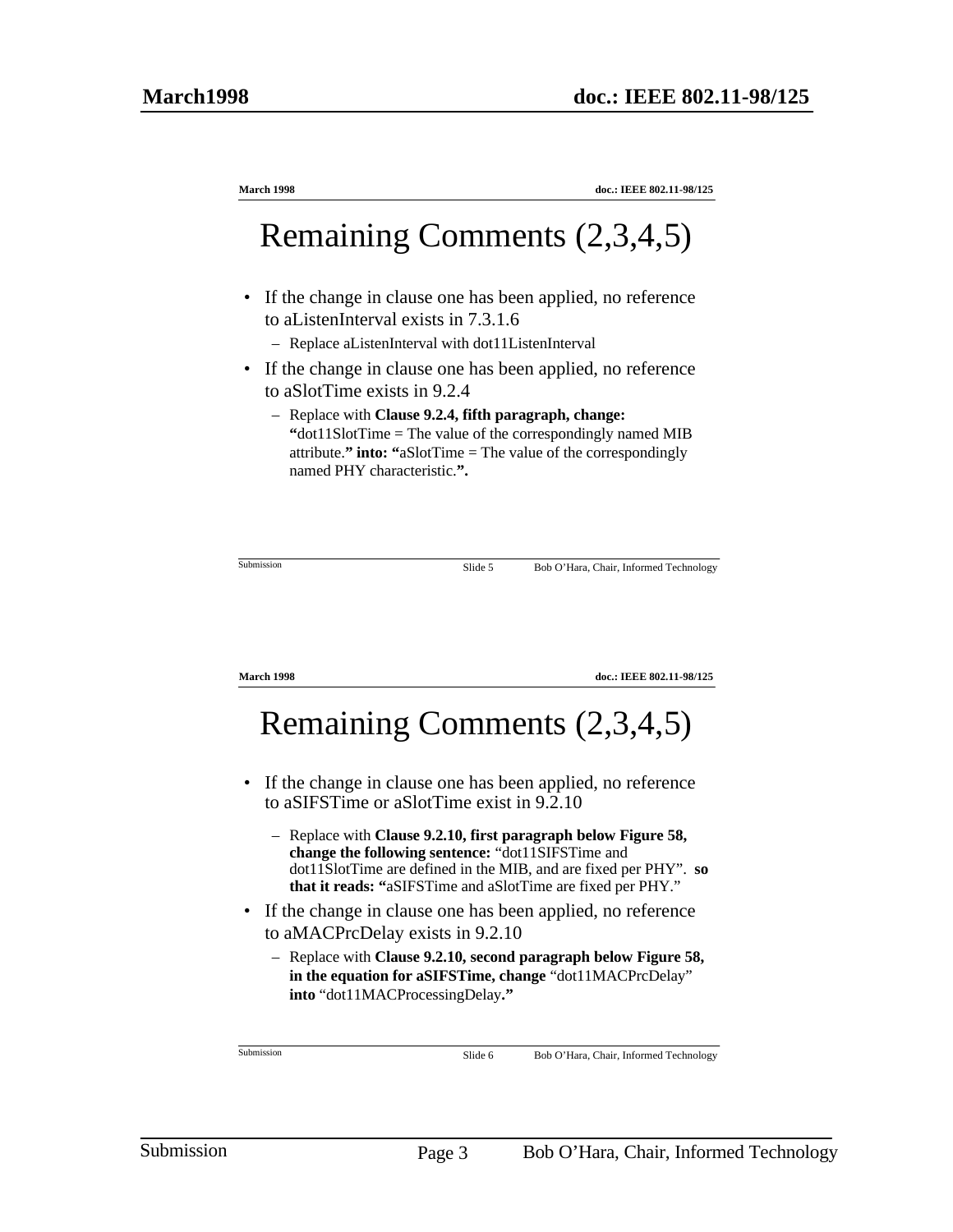**doc.: IEEE 802.11-98/125**

# Response to Comments (2,3,4,5)

• This is not a technical comment. Instruction number 1 will be augmented with a list of the attribute names to be changed.

| Slide 7                                         | Bob O'Hara, Chair, Informed Technology                                                                                 |
|-------------------------------------------------|------------------------------------------------------------------------------------------------------------------------|
|                                                 | doc.: IEEE 802.11-98/125                                                                                               |
|                                                 | <b>Remaining Comments (6)</b>                                                                                          |
| intended to fix errors in the current standard. | This seems to me to be another case of how we think we<br>should have done the standard in the first place, and is not |
|                                                 | • Leave the PHY "characteristics" as MIB attributes unless                                                             |
|                                                 |                                                                                                                        |

**Submission** 

Slide 8 Bob O'Hara, Chair, Informed Technology